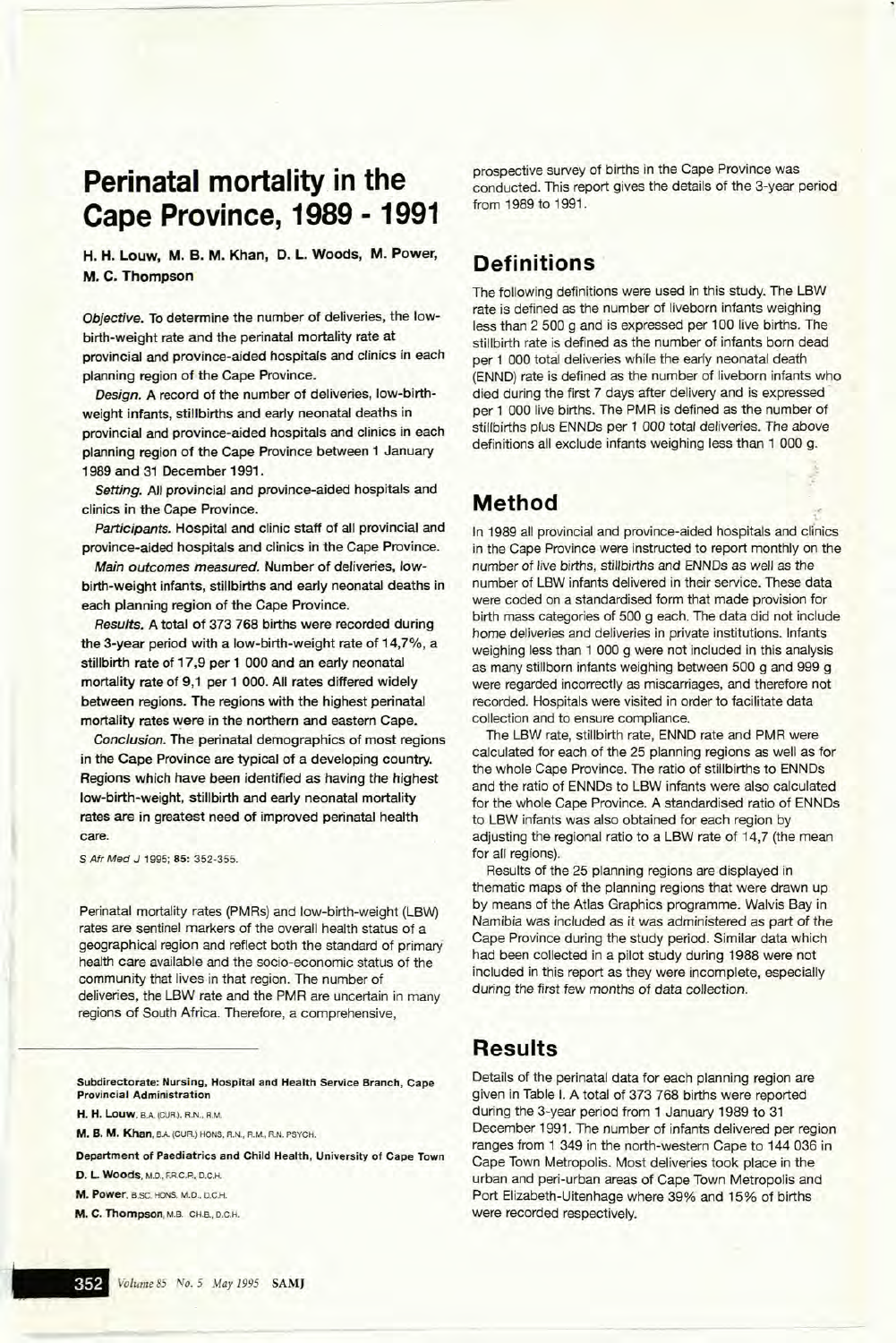

Table I. The number of deliveries, stillbirths (5Bs), ENNDs and LBW infants (rates in brackets), and the PMR in each planning region of the Cape Province

| Region<br>Namaqualand        | <b>Deliveries</b><br>2 1 7 9 | <b>SBs</b> |         | <b>ENNDs</b> |         | LBW     |         | <b>PMR</b> |
|------------------------------|------------------------------|------------|---------|--------------|---------|---------|---------|------------|
|                              |                              | 34         | (15, 6) | 23           | (10,7)  | 287     | (13, 4) | (26, 16)   |
| <b>Central West Coast</b>    | 3888                         | 60         | (15, 4) | 33           | (8,6)   | 802     | (21, 0) | (23, 92)   |
| <b>West Coast</b>            | 11 749                       | 96         | (8,2)   | 55           | (4,7)   | 1879    | (16, 1) | (12, 85)   |
| <b>Breede River</b>          | 15787                        | 255        | (16, 2) | 170          | (11,0)  | 3 4 9 0 | (22, 5) | (26, 92)   |
| Overberg                     | 6015                         | 74         | (12, 3) | 38           | (6, 4)  | 1 0 5 0 | (17,7)  | (18, 62)   |
| Southern Cape                | 15 987                       | 269        | (16, 8) | 126          | (8, 0)  | 2 8 5 2 | (18,1)  | (24, 71)   |
| <b>Little Karoo</b>          | 5 803                        | 89         | (15,3)  | 56           | (9, 8)  | 1 0 2 1 | (17, 9) | (24, 99)   |
| Langkloof                    | 2859                         | 38         | (13,3)  | 19           | (6,7)   | 378     | (13, 4) | (19, 94)   |
| Eastern Karoo                | 4 3 8 6                      | 53         | (12,1)  | 38           | (8, 8)  | 880     | (20, 3) | (20, 75)   |
| South-Eastern Cape           | 9 2 5 6                      | 196        | (21, 2) | 104          | (11,5)  | 1 2 4 7 | (13, 8) | (32, 41)   |
| <b>Upper Orange</b>          | 3 9 9 1                      | 107        | (26, 8) | 23           | (5, 9)  | 508     | (13,1)  | (32, 57)   |
| <b>Eastern Cape Midlands</b> | 6869                         | 118        | (17,2)  | 52           | (7,7)   | 989     | (14,7)  | (24, 75)   |
| Central Karoo                | 3872                         | 69         | (17.8)  | 43           | (11,3)  | 888     | (23, 4) | (28, 93)   |
| North-Western Cape           | 1 3 4 9                      | 27         | (20, 0) | 10           | (7, 6)  | 328     | (24, 8) | (27, 43)   |
| Upper Karoo                  | 4 5 2 5                      | 106        | (23, 4) | 60           | (13, 6) | 820     | (18, 6) | (36, 69)   |
| North-Western Karoo          | 1751                         | 36         | (20, 6) | 12           | (7,0)   | 396     | (23,1)  | (27, 41)   |
| Lower Orange River           | 6889                         | 194        | (28, 2) | 88           | (13,1)  | 1 1 65  | (17, 4) | (40, 93)   |
| <b>Grigualand West</b>       | 3 1 8 5                      | 70         | (22,0)  | 35           | (11,2)  | 459     | (14, 4) | (32, 97)   |
| Northern Cape                | 21 843                       | 555        | (25, 4) | 214          | (10,1)  | 3 0 8 0 | (14,5)  | (35, 21)   |
| North-Eastern Cape           | 5078                         | 121        | (23, 8) | 46           | (9,3)   | 470     | (9, 5)  | (32, 89)   |
| <b>Border Area</b>           | 32 079                       | 712        | (22, 2) | 355          | (11,3)  | 3 5 8 2 | (11,4)  | (33, 26)   |
| Stellaland                   | 3 9 9 7                      | 109        | (27, 3) | 28           | (7,2)   | 434     | (11,2)  | (34, 28)   |
| Cape Metropolitan Area       | 144 036                      | 1966       | (13,7)  | 796          | (5, 6)  | 19 681  | (13, 9) | (19, 18)   |
| Port Elizabeth-Uitenhage     | 54 772                       | 1 2 9 8    | (23,7)  | 911          | (17,0)  | 7 0 5 9 | (13,2)  | (40, 33)   |
| <b>Walvis Bay</b>            | 1 623                        | 24         | (14, 8) | 7            | (4, 4)  | 138     | (8, 6)  | (19, 10)   |
| <b>Totals</b>                | 373 768                      | 6676       | (17, 9) | 3 3 4 2      | (9,1)   | 53 883  | (14,7)  | (26, 8)    |

The LBW rate for the whole Cape Province was 14,7% with a range from 8,6% in Walvis Bay to 24,8% in the North-Western Cape as shown in Fig. 1.



Fig. 1. The distribution of the LBW rate (No. of live births < 2 500 g/ 100 live births) in the planning regions of the Cape Province.

The stillbirth and ENND rates were 17,9 per 1 000 total deliveries and 9,1 per 1 000 liveborn deliveries respectively for the whole Cape Province. The stillbirth rate ranged from 8,2 in West Coast to 28,2 per 1 000 in Lower Orange River while the early neonatal mortality rate ranged from 4,4 in Walvis Bay to 17,0 per 1 000 in Port Elizabeth-Uitenhage as shown in Figs 2 and 3.



Fig. 2. The distribution of the stillbirth rate (/1 000 total births) in the planning regions of the Cape Province.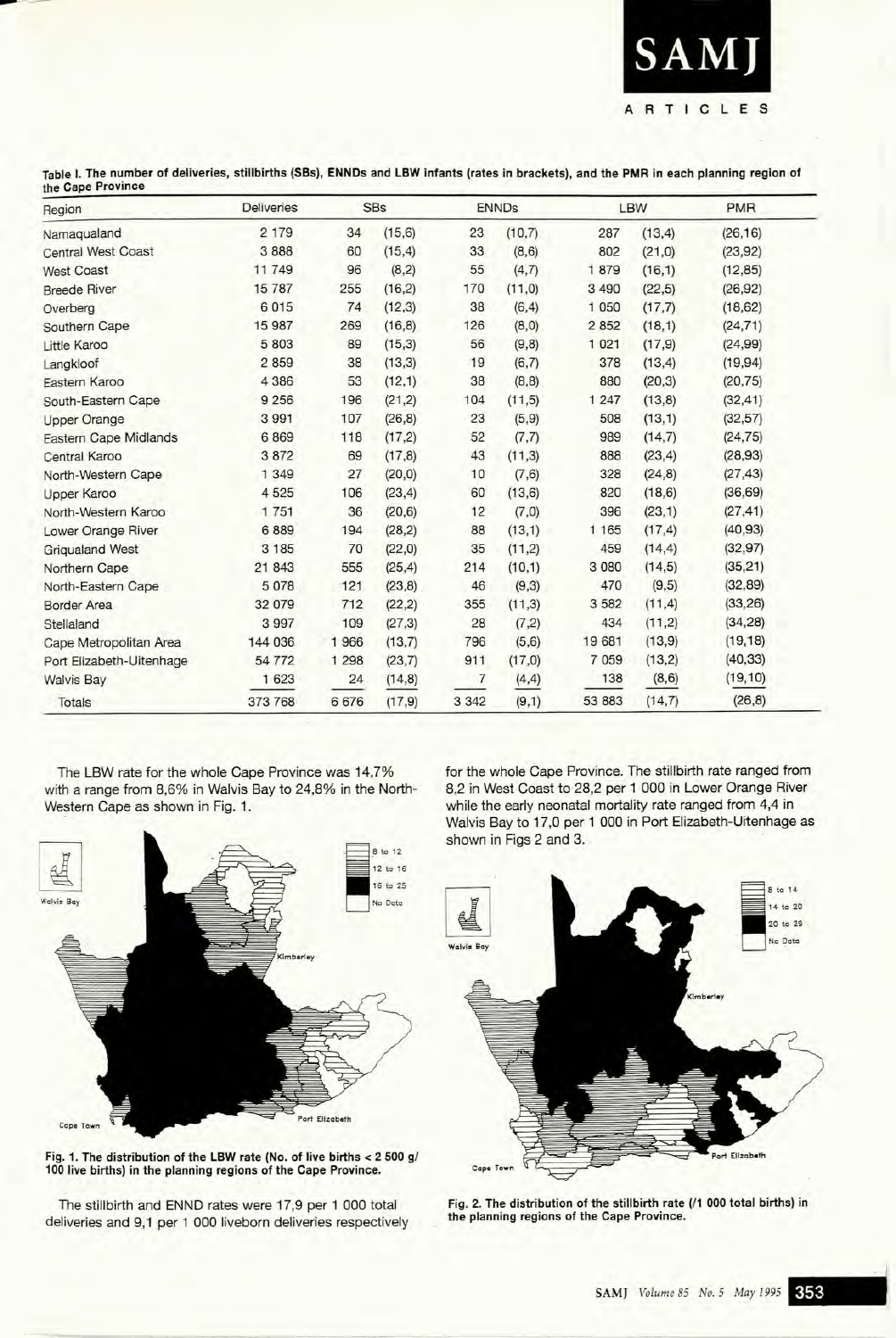

Fig. 3. The distribution of the ENND rate ( $/1$  000 total births) in the planning regions of the Cape Province.

The PMR was 26,8 per 1 *000* total births for the whole Cape Province and ranged from 12,9 in West Coast to 40,9 in Lower Orange River. The regional distribution of the PMR was very similar to that of the stillbirth rate.

The ratio of stillbirths to ENNDs for the whole Cape Province was 2,0 and ranged from 1,4 in Eastern Karoo to 4,7 in Upper Orange River. The ratio of ENNDs to LBW infants was 0,06 for the whole Cape Province and ranged from *0,03* in West Coast, Overberg, North-Western Cape and North-Western Karoo to *0,13* in Port Elizabeth-Uitenhage while the standardised ratio of ENNDs to LBW infants ranged from 0,04 in West Coast to 1,9 in Port Elizabeth-Uitenhage. Areas with a high standardised ratio were Border, North-Eastern Cape, and Port Elizabeth-Uitenhage. The latter had the highest ratio. In contrast the western Cape regions of Cape Town Metropolis, West Coast, Central West Coast and Overberg were among the regions with the lowest ratios.

#### **Discussion**

Demographic data on the number of infants delivered, the percentage of LBW infants and the PMR within a given geographical region are essential both in assessing the perinatal health status of infants and in planning future improvements in the provision of maternal and infant care. These data were not available previously for the Cape Province as a whole or for all regions within the Cape. The only published regional data were those from the Peninsula Maternal and Neonatal Service in the Cape Peninsula.'

According to the 1991 census the population of the Cape Province was 6 369 898.<sup>2</sup> The 373 768 births recorded in the present study probably represent the vast majority of deliveries which took place over the 3-year period. Deliveries at home and in private hospitals were not included and their exact number is not known.

The greatest concentration of deliveries was in the Cape Town Metropolis and Port Elizabeth-Uitenhage regions which together accounted for 54% of all recorded births. Rural regions far from large towns or cities had the lowest concentration of deliveries, especially the regions in the northern and central Cape.

The overall LBW rate of 14,7% in the Cape Province is high when compared with a rate of less than 10% expected in industrialised countries.<sup>3</sup> The highest prevalence of LBW infants occurred in the northern, central and southern Cape regions while the lowest prevalence was in the north-eastern and south-eastern regions. Low maternal weight, inadequate diet, poor socio-economic status and pregnancy complications are associated with a decreased birth weight. Particular attention should, therefore, be paid to maternal health and living conditions in those regions where LBW infants are common.

The mean stillbirth rate of 17,9 per 1 000 and the stillbirth to ENND ratio of 2 are typical of a developing country and suggest a high rate of pregnancy complications. This contrasts with stillbirth rates of approximately 5 per 1,000 and a stillbirth to ENND ratio of approximately 1 in ' industrialised countries.<sup>4,5</sup> Stillbirth rates were highest in the northern and eastern Cape regions. The common causes of stillbirth in these regions have not been determined but probably include placental abruption and syphilis. The western Cape and parts of the southern Cape had the lowest rates, which suggest better socio-economic conditions and maternal health care services.

The mean ENND rate of 9,1 per 1 000 is higher than those of industrialised countries, which usually have rates of approximately 5.<sup>5</sup> The rate varied widely between regions, with parts of the northern and central Cape and the Port Elizabeth-Uitenhage region having the highest rates. A high ENND rate may be due either to a large proportion of small or ill infants at birth, or to inadequate infant care during the first week of life.

The mean PMR for the whole Cape Province was 26,8 per 1 000 which, like the stillbirth rate and ENND rate, is closer to that of a developing than a developed country. Most industrialised countries have a PMR of approximately 10 while the rate in developing countries usually exceeds 30.46 Due to twice the number of stillbirths than ENNDs in the Cape, the regional distribution of perinatal death rates was very similar to that for stillbirths.

The standardised ratio of ENNDs to LBW infants attempts to control for maternal health and socio-economic conditions which determine the health status of infants at birth. Therefore a high standardised ratio, such as that found in the North-Eastern Cape, Border and particularly Port Elizabeth-Uitenhage, suggests inadequate or inaccessible newborn care services.

The Western Cape had low stillbirth and ENND rates despite an intermediate LBW rate. In these regions health care facilities are available to most of the community while socio-economic circumstances are probably better than in many rural areas in the province. In contrast, the Port Elizabeth-Uitenhage region had a high stillbirth and ENND rate despite an intermediate LBW rate. In addition, Port Elizabeth-Uitenhage had the highest standardised ratio of ENNDs to LBW infants, which suggests that the availability of perinatal health services is particularly poor. Some regions

•

• ~J **\_.\_**